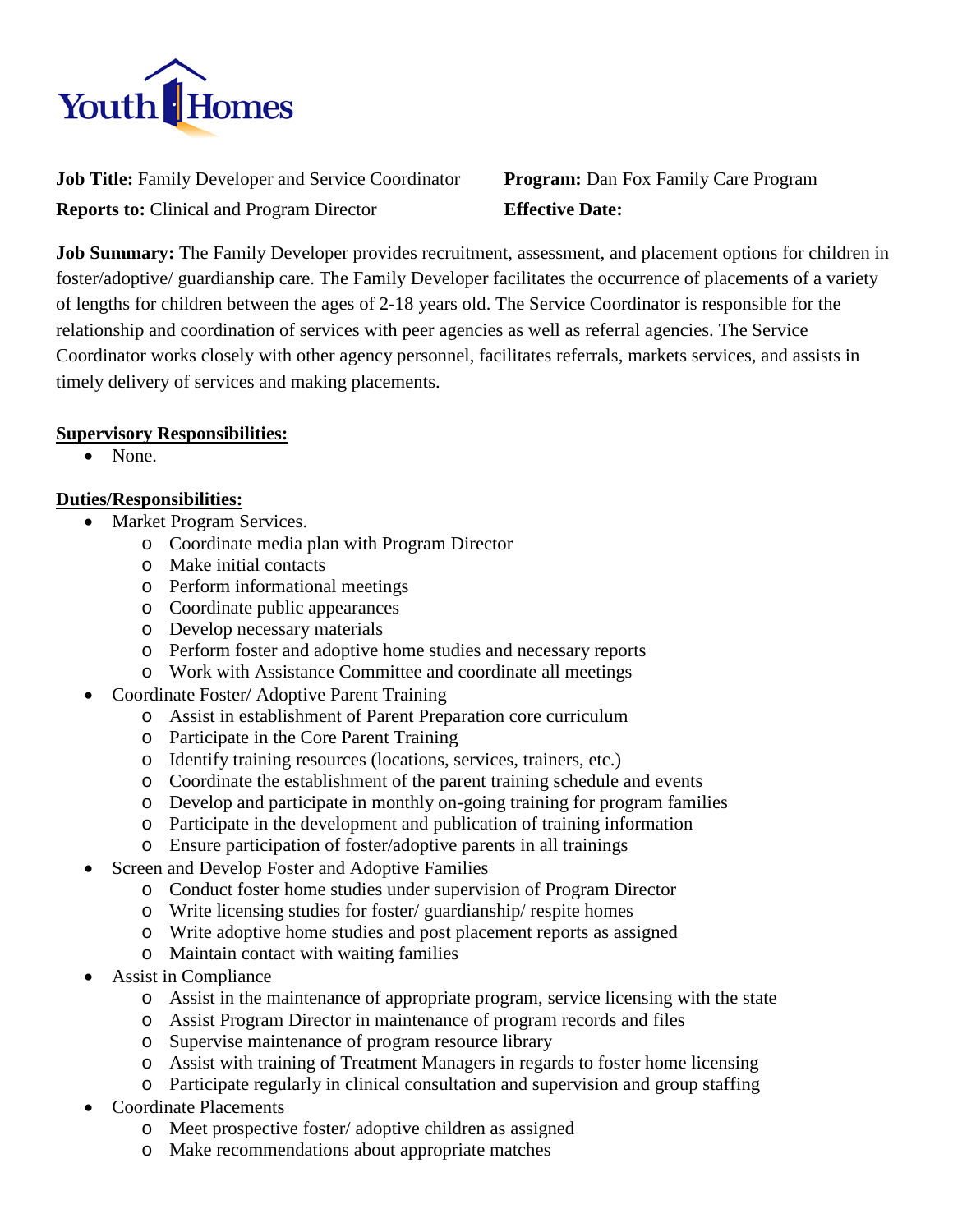- o Assist in the placement of children (foster, adoptive, respite, guardianship) in the programs
- o Develop and implement transition plans and placement rationales as assigned
- o Collect and share family data on an ongoing basis with Program Director
- Develop and maintain working relationships for purposes of delivery of DFFCP services
	- o Make regular contact with referring workers from the variety of agencies
- Make regular contact with updates for placing/referring workers
- o Make voice contact with and to get feedback from referring/placing workers
- Make contact with other key agency personnel
- **Market DFFCP Services** 
	- o In all communities where DFFCP are located or serving clients, with particular focus on Missoula, Ravalli and Lake Counties
	- o In the other communities where DF has office, coordinate with local staff
	- o Insure that accurate and up-to-date information is available for handouts about all DFFCP services
	- o Work with all referring agencies
	- o Get appropriate referrals to services
	- o Develop a work plan quarterly or more often as requested by supervisor
- Facilitate and Process Referrals
	- o Maintain contacts with referring agencies and workers
	- o Have up-to-date and accessible applications and information for referring workers
	- o Receive applications
		- Assist referring workers with complete information required for acceptance
	- o Review applications for admission through corporate Admissions Committee
	- o Communicate admissions decisions to referring worker in a timely manner
	- o Receive feedback from referring workers as regards process and communication.
	- o Participate in Placement committee within DFFCP
- Program Development
	- o Assist in development of program plans
	- o Work towards achieving Average Daily Attendance goal
	- o Work with Program Director on evaluation of program and services
	- o Work with Program Director in program design and improvement
	- o Assist in other tasks related to program and services with direction of Program Director
- Other administrative Tasks
	- o Provide accurate program data
	- o Do presentations as requested
	- o Attend community meetings as necessary
	- o Attend corporate board and assistance committee meetings as necessary
	- o Other tasks as assigned by DFFCP Program Director

## **Required Skills/Abilities:**

- Solid moral character.
- An ability to relate to children and families of varied cultural and socio-economic backgrounds
- Demonstrate knowledge of and skills in
	- o Social work
	- o Child placement
	- o Counseling
	- o Communication
	- o Written communication and technical writing
	- o Marketing
	- o Self-Motivation
	- o Planning